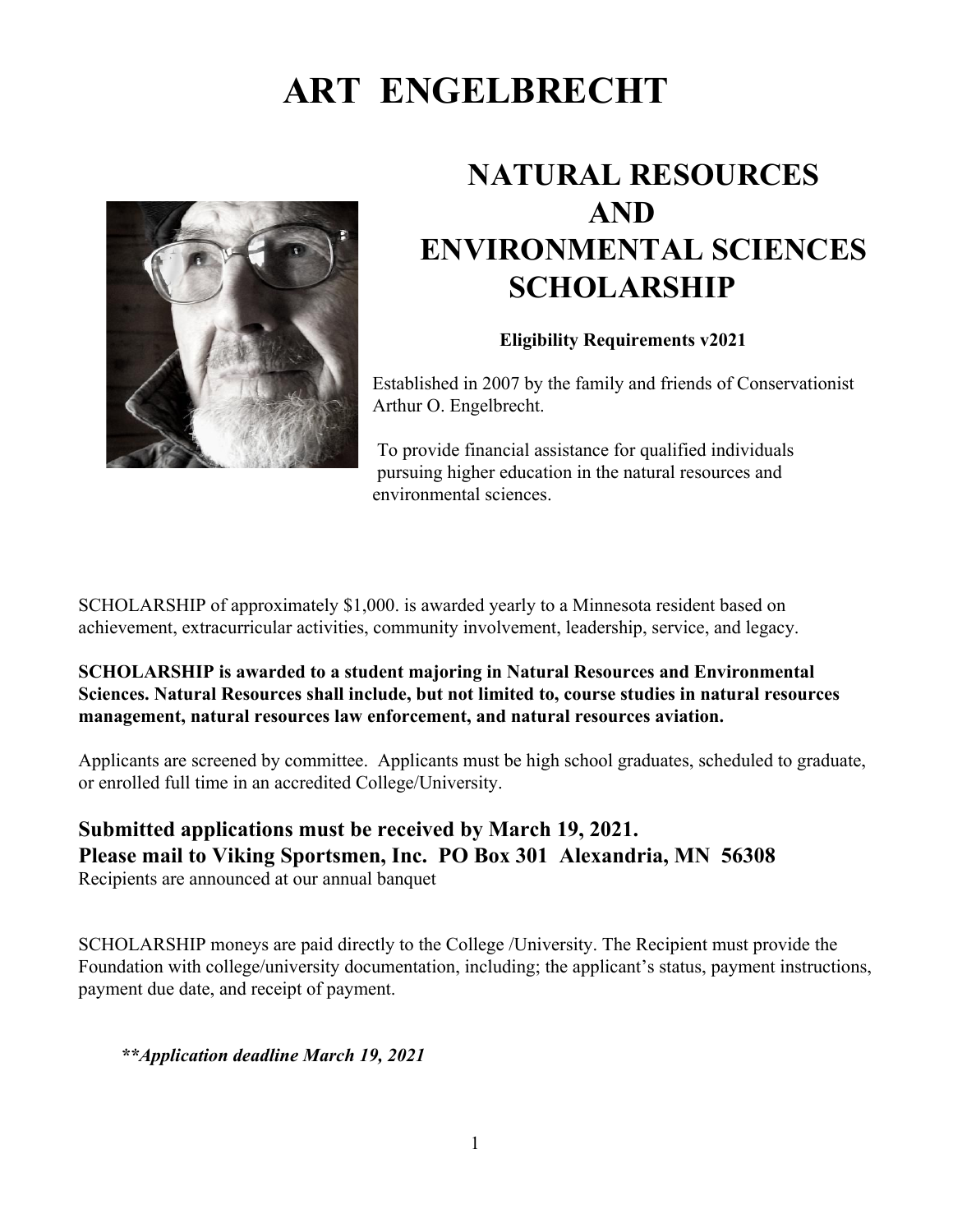## Additional information at

## www.vikingsportsmen.org

## **Applicant information**

| School year scholarship desired.                                                              |                                   |  |        |
|-----------------------------------------------------------------------------------------------|-----------------------------------|--|--------|
|                                                                                               |                                   |  |        |
|                                                                                               |                                   |  |        |
| $E-mail$                                                                                      |                                   |  |        |
| <b>Education history</b>                                                                      |                                   |  |        |
|                                                                                               | $\frac{\text{Date}}{\text{Date}}$ |  |        |
| College/university attended__________________________Major____________Dates______Degree______ |                                   |  |        |
| College/university attended__________________________Major____________Dates______Degree______ |                                   |  |        |
| Other training Program study Degree or license                                                |                                   |  |        |
| <b>Employment history</b>                                                                     |                                   |  |        |
| Employer                                                                                      |                                   |  | Duties |
|                                                                                               | Position Duties                   |  |        |
| Employer Position Duties                                                                      |                                   |  |        |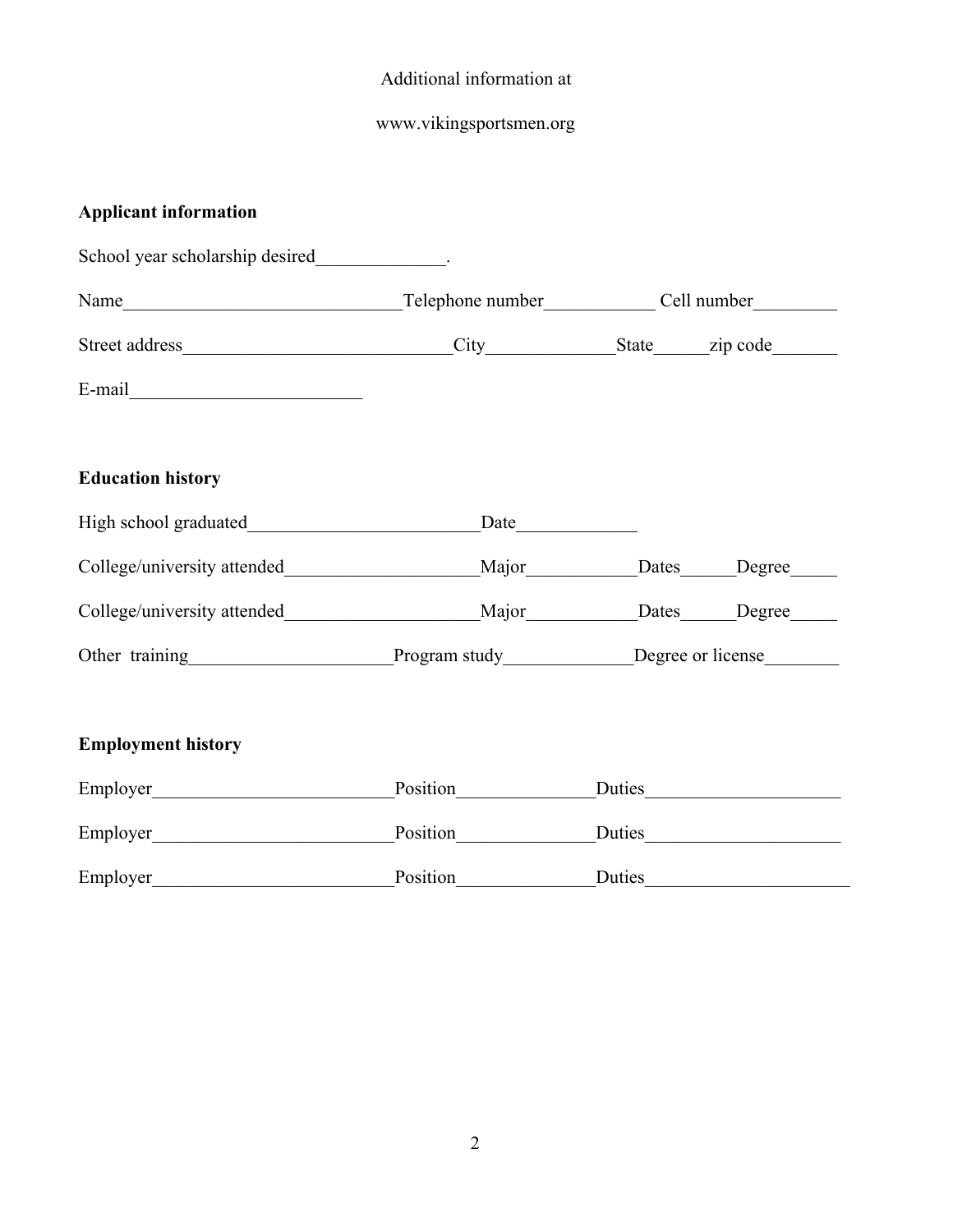## **\****Additional attachments should be used when insufficient space is available to answer questions on this form.*

 $\_$  , and the contribution of the contribution of the contribution of the contribution of  $\mathcal{L}_\text{max}$ 

**Honors Awards, Community Service, and Leadership** List any community/**volunteer activities** and date of involvement

List any activities demonstrating **leadership**

List all **awards and honors** received along with the date

Write a short essay on the following:

**Do natural resources and the environment matte**r?

Statement of professional plans and goals

Please provide a brief STATEMENT **OF PROFESSIONAL PLANS AND GOALS** after entering the job market.

 $\_$  , and the contribution of the contribution of the contribution of the contribution of  $\mathcal{L}_\text{max}$